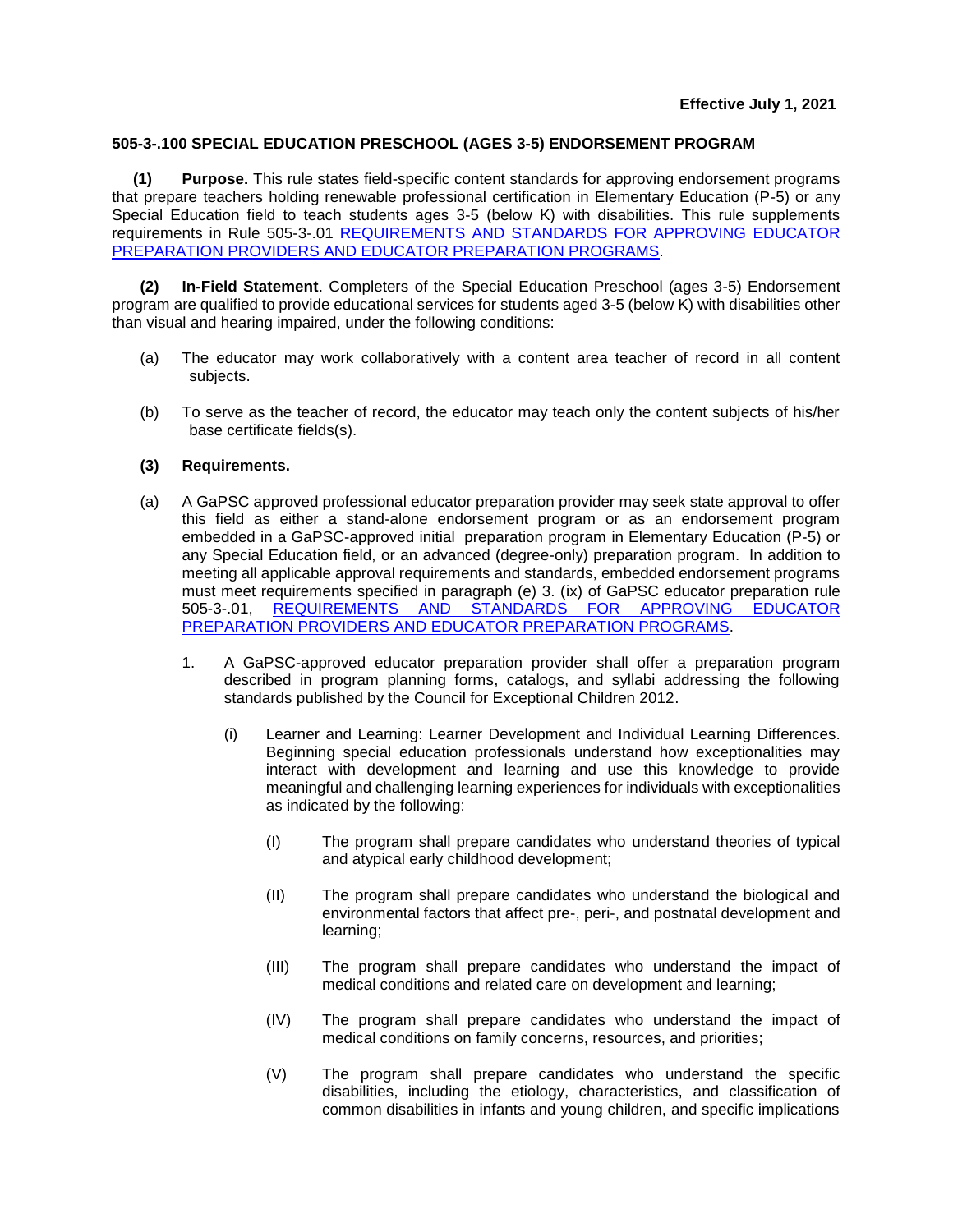for development and learning in the first years of life;

- (VI) The program shall prepare candidates who understand the factors that affect the mental health and social-emotional development of infants and young children;
- (VII) The program shall prepare candidates who understand that infants and young children develop and learn at varying rates;
- (VIII) The program shall prepare candidates who understand the impact of a child's abilities, needs, and characteristics on development and learning;
- (IX) The program shall prepare candidates who understand the impact of social and physical environments on development and learning;
- (X) The program shall prepare candidates who understand the impact of language delays on cognitive, social-emotional, adaptive, play, temperament and motor development;
- (XI) The program shall prepare candidates who understand the impact of language delays on behavior;
- (XII) The program shall prepare candidates who apply current research to the five developmental domains, play and temperament in learning situations;
- (XIII) The program shall prepare candidates who develop, implement, and evaluate learning experiences and strategies that respect the diversity of infants and young children and their families;
- (XIV) The program shall prepare candidates who develop and match learning experiences and strategies to characteristics of infants and young children;
- (XV) The program shall prepare candidates who support and facilitate family and child interactions as primary contexts for development and learning;
- (XVI) The program shall prepare candidates who support caregivers to respond to a child's cues and preferences, establish predictable routines and turntaking, and facilitate communicative initiations; and
- (XVII) The program shall prepare candidates who establish communication systems for young children that support self-advocacy.
- (ii) Learning Environments. Beginning special education professionals create safe, inclusive, culturally responsive learning environments so that individuals with exceptionalities become active and effective learners and develop emotional wellbeing, positive social interactions, and self-determination as indicated by the following:
	- (I) The program shall prepare candidates who select, develop, and evaluate developmentally and functionally appropriate, materials, equipment, and environments;
	- (II) The program shall prepare candidates who organize space, time, materials, peers, and adults to maximize progress in natural and structured environments;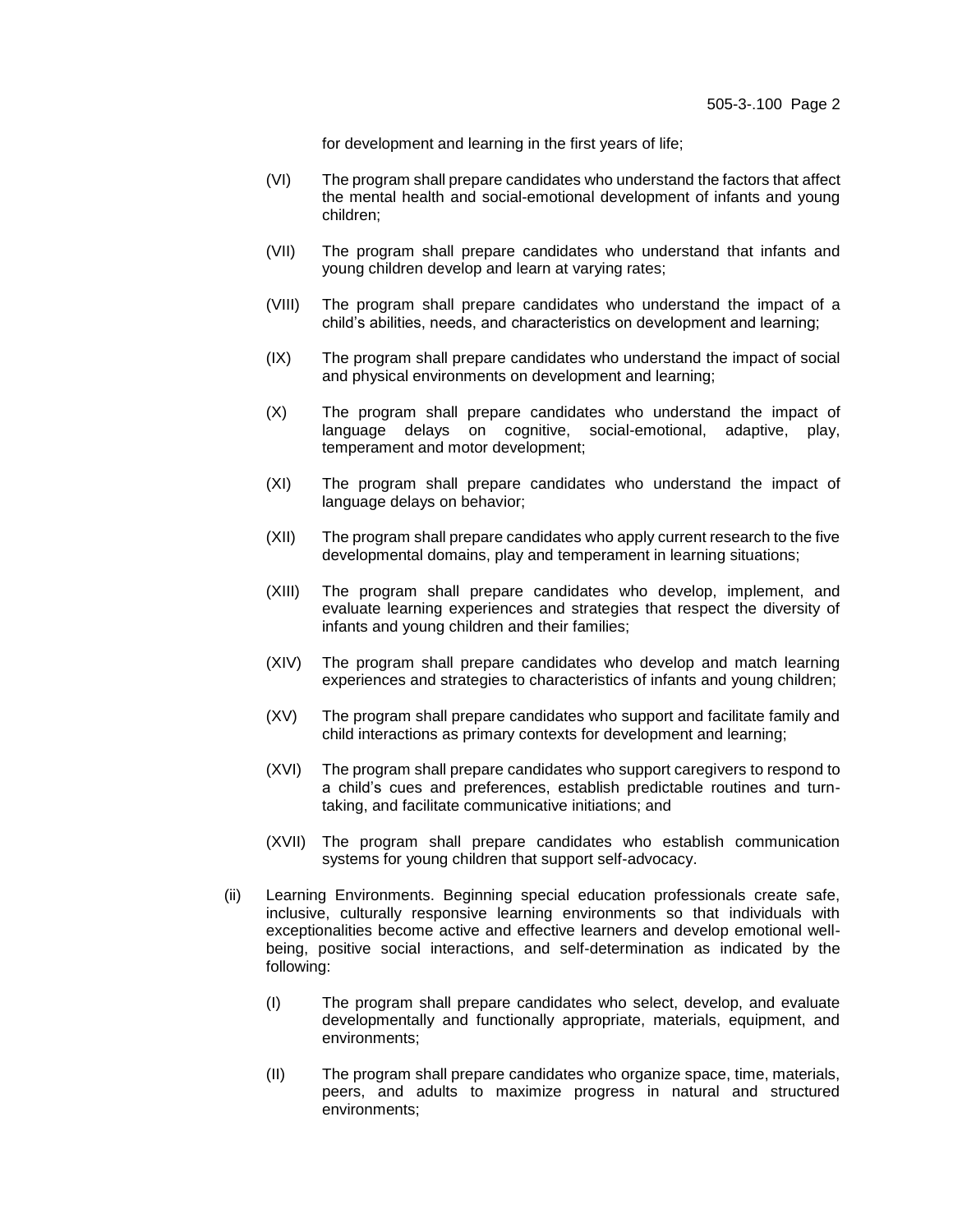- (III) The program shall prepare candidates who embed learning opportunities in everyday routines, relationships, activities, and places;
- (IV) The program shall prepare candidates who structure social environments, using peer models and proximity, and responsive adults, to promote interactions among peers, parents, and caregivers;
- (V) The program shall prepare candidates who provide a stimulus-rich indoor and outdoor environment that employs materials, media, and adaptive and assistive technology responsive to individual differences;
- (VI) The program shall prepare candidates who implement basic health, nutrition and safety management procedures for infants and young children; and
- (VII) The program shall prepare candidates who use evaluation procedures and recommend referral with ongoing follow-up to community health and social services.
- (iii) Curricular Content Knowledge. Beginning special education professionals use knowledge of general and specialized curricula to individualize learning for individuals with exceptionalities as indicated by the following:
	- (I) The program shall prepare candidates who manage the learning environment through appropriate use of interest to help determine curriculum priorities for infants and young children.
- (iv) Assessment. Beginning special education professionals use multiple methods of assessment and data-sources in making educational decisions as indicated by the following:
	- (I) The program shall prepare candidates who understand the role of the family in the assessment process;
	- (II) The program shall prepare candidates who understand the legal requirements that distinguish among at-risk, developmental delay and disability;
	- (III) The program shall prepare candidates who understand alignment of assessment with curriculum, content standards, and local, state and federal regulations;
	- (IV) The program shall prepare candidates who assist families in identifying their concerns, resources, and priorities;
	- (V) The program shall prepare candidates who integrate family priorities and concerns in the assessment process;
	- (VI) The program shall prepare candidates who assess progress in the five developmental domains, play, and temperament;
	- (VII) The program shall prepare candidates who select and administer assessment instruments in compliance with established criteria;
	- (VIII) The program shall prepare candidates who use informal and formal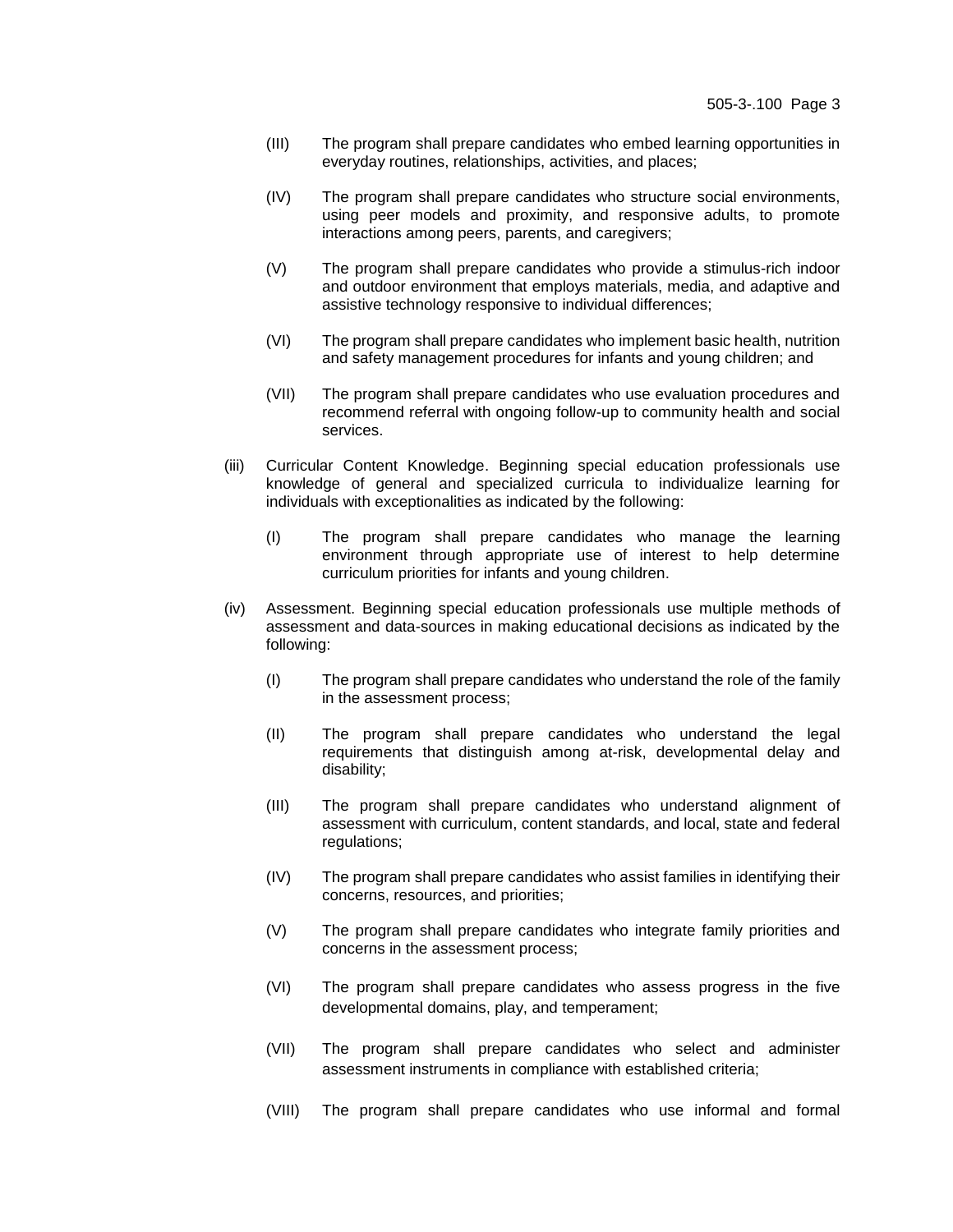assessments to make decisions about infants and young children's development and learning;

- (IX) The program shall prepare candidates who gather information from multiple sources and environments;
- (X) The program shall prepare candidates who use a variety of materials and contexts to maintain the interest of infants and young children in the assessment process;
- (XI) The program shall prepare candidates who participate as a team member to integrate assessment results in the development and implementation of individualized plans;
- (XII) The program shall prepare candidates who emphasize a child's strengths and needs in assessment reports;
- (XIII) The program shall prepare candidates who produce reports that focus on developmental domains and functional concerns; and
- (XIV) The program shall prepare candidates who conduct ongoing formative child, family, and setting assessments to monitor instructional effectiveness.
- (v) Instructional Planning and Strategies. Beginning special education professionals select, adapt, and use a repertoire of evidence-based instructional strategies to advance learning of individuals with exceptionalities as indicated by the following:
	- (I) The program shall prepare candidates who are aware of the concept of universal design for learning;
	- (II) The program shall prepare candidates who understand the theories and research that form the basis of developmental and academic curricula and instructional strategies for infants and young children;
	- (III) The program shall prepare candidates who understand developmental and academic content;
	- (IV) The program shall prepare candidates who understand the connection of curriculum to assessment and progress monitoring activities;
	- (V) The program shall prepare candidates who plan, implement, and evaluate developmentally appropriate curricula, instruction, and adaptations based on knowledge of individual children, the family and the community;
	- (VI) The program shall prepare candidates who facilitate child-initiated development and learning;
	- (VII) The program shall prepare candidates who use teacher-scaffolded and teacher-initiated instruction to complement child-initiated learning;
	- (VIII) The program shall prepare candidates who link development, learning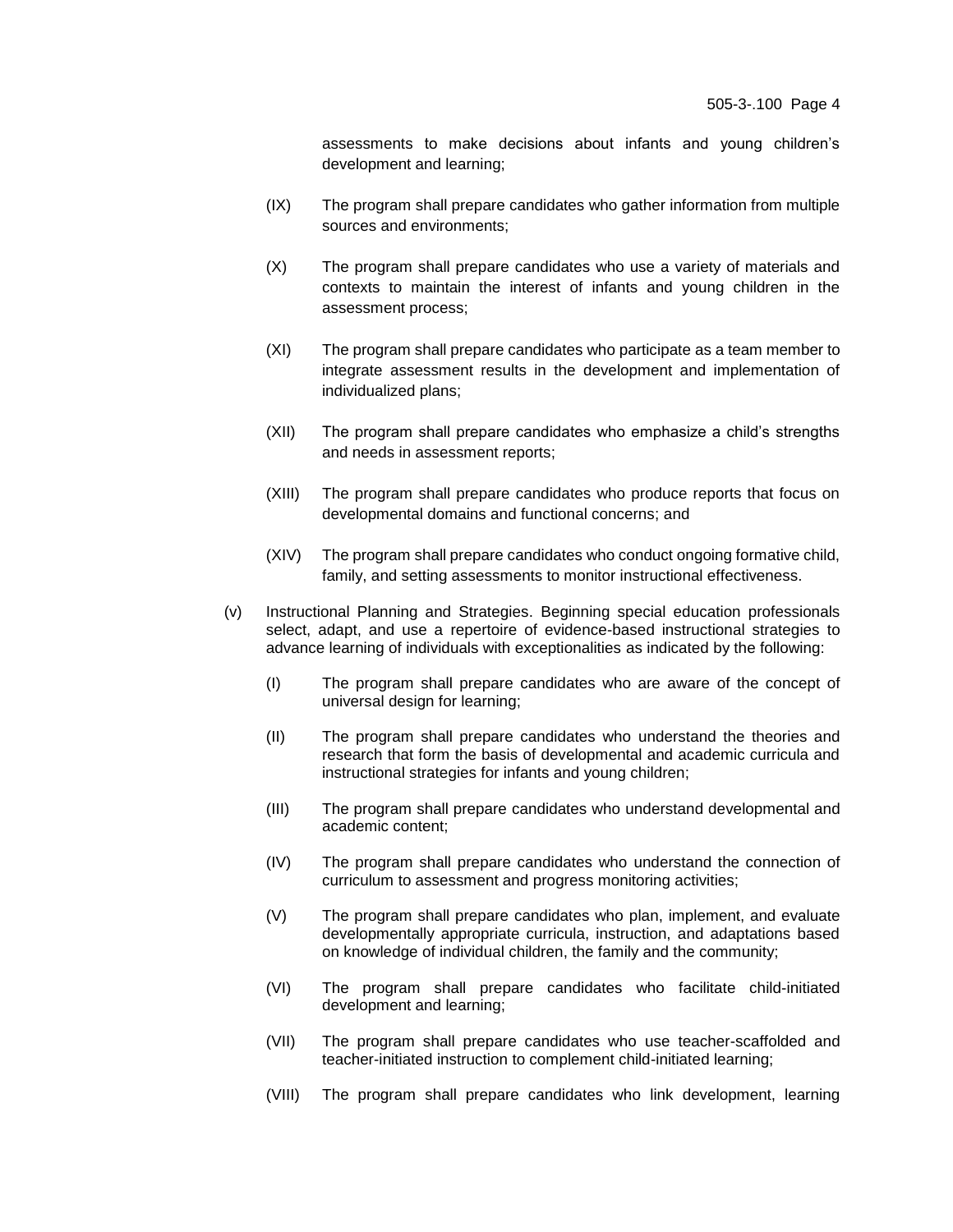experiences, and instruction to promote educational transitions;

- (IX) The program shall prepare candidates who use individual and group guidance and problem-solving techniques to develop supportive relationships with and among children;
- (X) The program shall prepare candidates who use strategies to teach social skills and conflict resolution;
- (XI) The program shall prepare candidates who use a continuum of intervention strategies to support access of young children in the general curriculum and daily routines;
- (XII) The program shall prepare candidates who implement and evaluate preventative and reductive strategies to address challenging behaviors;
- (XIII) The program shall prepare candidates who develop, implement, and evaluate individualized plans with family members and other professionals as a member of a team;
- (XIV) The program shall prepare candidates who plan and implement developmentally and individually appropriate curriculum;
- (XV) The program shall prepare candidates who design intervention strategies incorporating information from multiple disciplines;
- (XVI) The program shall prepare candidates who implement developmentally and functionally appropriate activities, using a variety of formats based on systematic instruction;
- (XVII) The program shall prepare candidates who align individualized goals with developmental and academic content;
- (XVIII) The program shall prepare candidates who develop individualized plans that support development and learning as well as caregiver responsiveness;
- (XIX) The program shall prepare candidates who develop an individualized plan that supports the child's independent functioning in the child's natural environments; and
- (XX) The program shall prepare candidates who make adaptations for the unique developmental and learning needs of children, including those from diverse backgrounds;
- (vi) Professional Learning and Ethical Practice. Beginning special education professionals use foundational knowledge of the field and their professional Ethical Principles and Practice Standards to inform special education practice, to engage in lifelong learning and to advance the profession as indicated by the following:
	- (I) The program shall prepare candidates who understand the historical, philosophical foundations and legal basis of services for infants and young children both with and without exceptional needs;
	- (II) The program shall prepare candidates who know the trends and issues in early childhood education, early special education, and early intervention;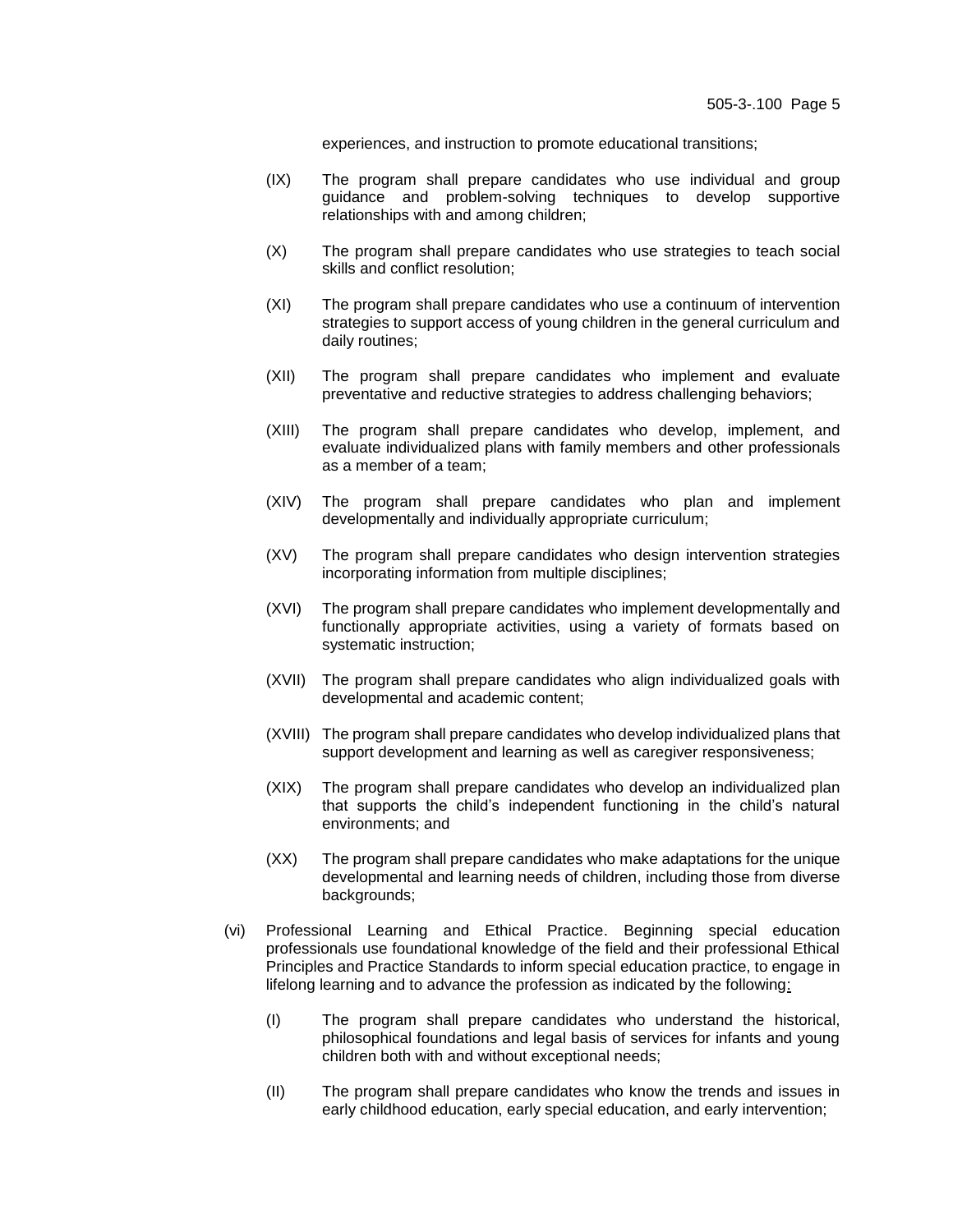- (III) The program shall prepare candidates who understand the legal, ethical and policy issues related to educational developmental, and medical services for infants and young children and their families;
- (IV) The program shall prepare candidates who understand advocacy for professional status and working conditions for those who serve infants and young children and their families;
- (V) The program shall prepare candidates who recognize signs of emotional distress, neglect, and abuse, and follow reporting procedures;
- (VI) The program shall prepare candidates who integrate family systems theories and principles into professional practice;
- (VII) The program shall prepare candidates who respect family choices and goals;
- (VIII) The program shall prepare candidates who apply models of team process in early childhood;
- (IX) The program shall prepare candidates who participate in activities of professional organizations relevant to early childhood, special education, and early intervention;
- (X) The program shall prepare candidates who apply evidence-based and recommended practices for infants and young children including those from diverse backgrounds;
- (XI) The program shall prepare candidates who advocate on behalf of infants and young children and their families; and
- (XII) The program shall prepare candidates who implement family services consistent with due process safeguards.
- (vii) Collaboration. Beginning special education professionals collaborate with families, other educators, related service providers, individuals with exceptionalities, and personnel from community agencies in culturally responsive ways to address the needs of individuals with exceptionalities across a range of learning experiences as indicated by the following;
	- (I) The program shall prepare candidates who understand the structures supporting interagency collaboration, including interagency agreements, referral, and consultation;
	- (II) The program shall prepare candidates who collaborate with caregivers, professionals, and agencies to support children's development and learning;
	- (III) The program shall prepare candidates who support families' choices and priorities in the development of goals and intervention strategies;
	- (IV) The program shall prepare candidates who implement family-oriented services based on the family's identified resources, priorities, and concerns;
	- (V) The program shall prepare candidates who provide consultation in settings serving infants and young children;